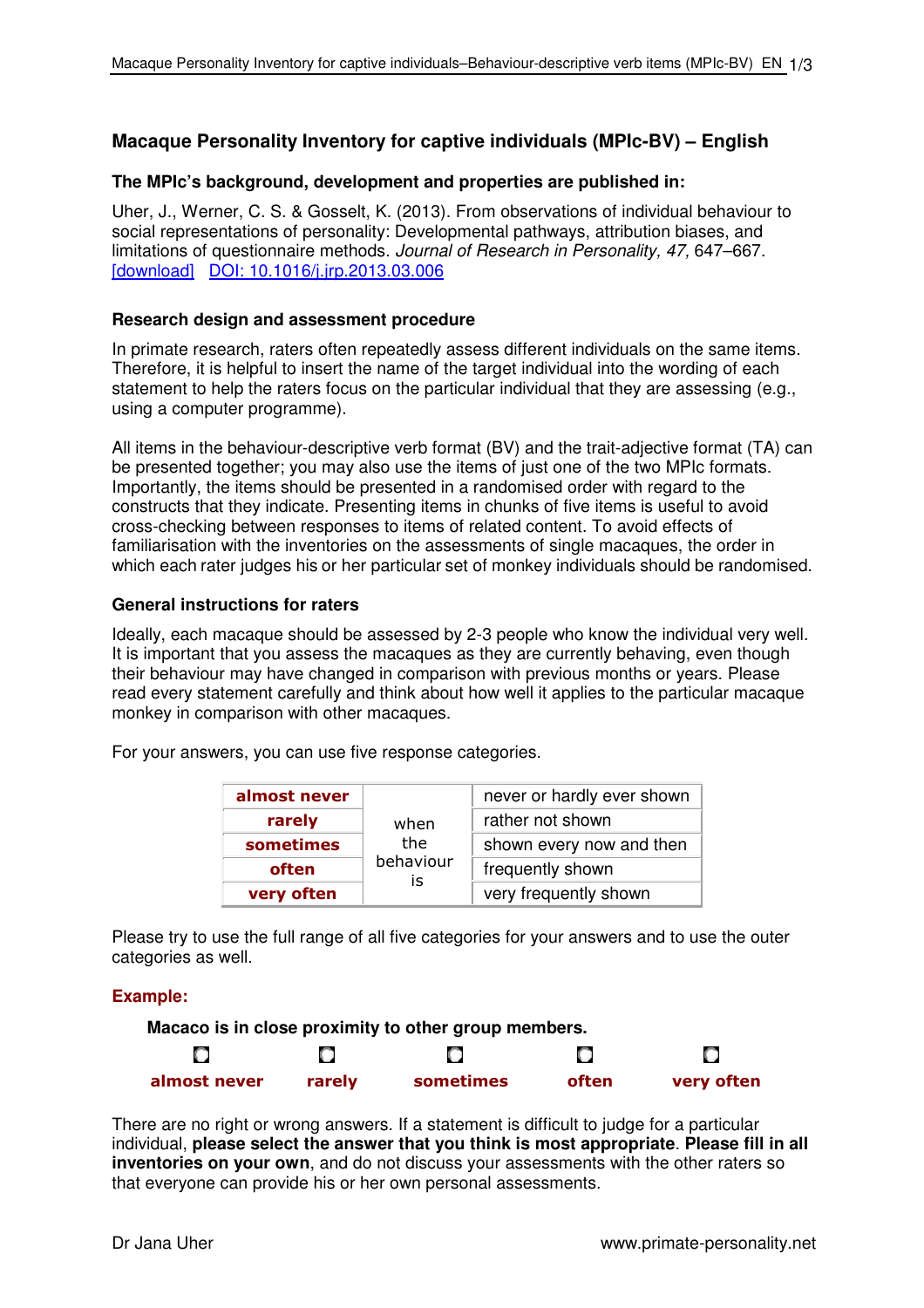| Behaviour-descriptive verb Items (MPIc-BV) |                                                                                                                                                                       | Inter-rater<br>reliability <sup>b</sup> |                |                       |                | <b>Temporal</b><br>reliability <sup>c</sup> |
|--------------------------------------------|-----------------------------------------------------------------------------------------------------------------------------------------------------------------------|-----------------------------------------|----------------|-----------------------|----------------|---------------------------------------------|
|                                            | Item code <sup>a</sup> Complete item statement                                                                                                                        |                                         |                | $ICC(3,k)$ $ICC(3,1)$ |                | $r_{tt}$                                    |
|                                            |                                                                                                                                                                       | $t_1$                                   | t <sub>2</sub> | $t_1$                 | t <sub>2</sub> | $t_1-t_2$                                   |
| AGMNB1                                     | Name threatens and/or chases his/her group<br>members.                                                                                                                | .79                                     | .60            | .48                   | .27            | .74                                         |
| AGMNB <sub>2</sub>                         | Name hits and/or bites his/her group<br>members.                                                                                                                      | .71                                     |                | .62 .38 .29           |                | .61                                         |
| ARMNB1                                     | In uncertain situations, Name scratches,<br>yawns and/or quickly grooms him-/herself.                                                                                 |                                         |                | .56 .29 .24 .09       |                | .21                                         |
| AXMNB1                                     | In conflict situations, Name screams quickly,<br>urinates and also has diarrhea at times.                                                                             | .71                                     | .35            | $.38$ .12             |                | .58                                         |
| AXMNB <sub>2</sub>                         | 51. 53. Name does not give up easily in a conflict and .82 .81 .53<br>fights back rather than trying to end it as<br>quickly as possible.                             |                                         |                |                       |                | .87                                         |
| COMNB1                                     | Name tries to take food or social partners<br>from others.                                                                                                            |                                         |                | .81 .52 .52 .21       |                | .57                                         |
| <b>CUMNB1</b>                              | 55. 59. 83. 85. Name closely inspects new objects for a long .85. 83<br>time and/or touches them often.                                                               |                                         |                |                       |                | .83                                         |
| CUMNB2 *                                   | Alame ignores new objects that are offered in .78 .79 .47 .49<br>the group (enrichment).                                                                              |                                         |                |                       |                | .74                                         |
| DIMNB1                                     | Name can be easily interrupted when<br>engaged in his/her activities.                                                                                                 |                                         |                | .63 .53 .30 .22       |                | .59                                         |
| DOMNB1                                     | In the enclosure, Name occupies the best<br>place for him/herself.                                                                                                    | .82                                     | .80            | .54 .50               |                | .82                                         |
| DOMNB2 *                                   | 59. 54. 85. 85. Wame makes way for others and is also quick .83<br>to show bared teeth to others.                                                                     |                                         |                |                       |                | .88                                         |
| FRMNB1                                     | Name approaches his/her group members,<br>touches and also grooms them.                                                                                               | .64 .75                                 |                | .31                   | .43            | .71                                         |
| FRMNB <sub>2</sub>                         | Name engages in bodily contact with his/her<br>group members.                                                                                                         |                                         |                | .74 .71 .42 .38       |                | .77                                         |
| GRMNB1 *                                   | Name spends a lot of time alone.                                                                                                                                      | .77                                     | .80            | .46                   | .51            | .72                                         |
| GRMNB <sub>2</sub>                         | Name sits next to his/her group members.                                                                                                                              | .74                                     | .69            | .41                   | .36            | .77                                         |
| <b>IMMNB1</b>                              | When he/she does not like something, Name<br>shakes trees or jumps on or slaps others.                                                                                | .88                                     | .78            | .65                   | .47            | .75                                         |
| PAMNB1                                     | In the enclosure, Name walks or<br>climbs/brachiates a lot.                                                                                                           |                                         |                | .90 89 68 68          |                | .90                                         |
| PAMNB <sub>2</sub> *                       | During the day, Name sits or lies around a lot .86 .89 .60 .68<br>(hangs out).                                                                                        |                                         |                |                       |                | .87                                         |
| PEMNB1                                     | Name can occupy him-/herself with<br>something for a long time.                                                                                                       |                                         |                | .39 .42 .14 .15       |                | .01                                         |
| PLMNB1                                     | Name plays alone, also with objects.                                                                                                                                  | .77                                     | .81            | .46 .51               |                | .84                                         |
| PLMNB <sub>2</sub>                         | Name plays with his/her group members.                                                                                                                                |                                         |                | .92 .92 .73 .74       |                | .88                                         |
| SCMNB1                                     | Name cleans his/her skin, fur and also<br>wounds.                                                                                                                     |                                         |                | .42 .36 .15 .12       |                | .20                                         |
| SXMNB1                                     | Name tries to contact others sexually.                                                                                                                                |                                         |                | .78 .72 .46 .39       |                | .70                                         |
| SCMNB1                                     | Name stimulates him-/herself sexually.                                                                                                                                |                                         | .82 .75        | .53                   | .43            | .80                                         |
| TPMNB1 *                                   | Name tries to avoid getting involved in others' .68<br>conflicts (e.g., by moving somewhere else,<br>ignoring support requests or looking away<br>from the conflict). |                                         |                | .74 .35 .42           |                | .71                                         |